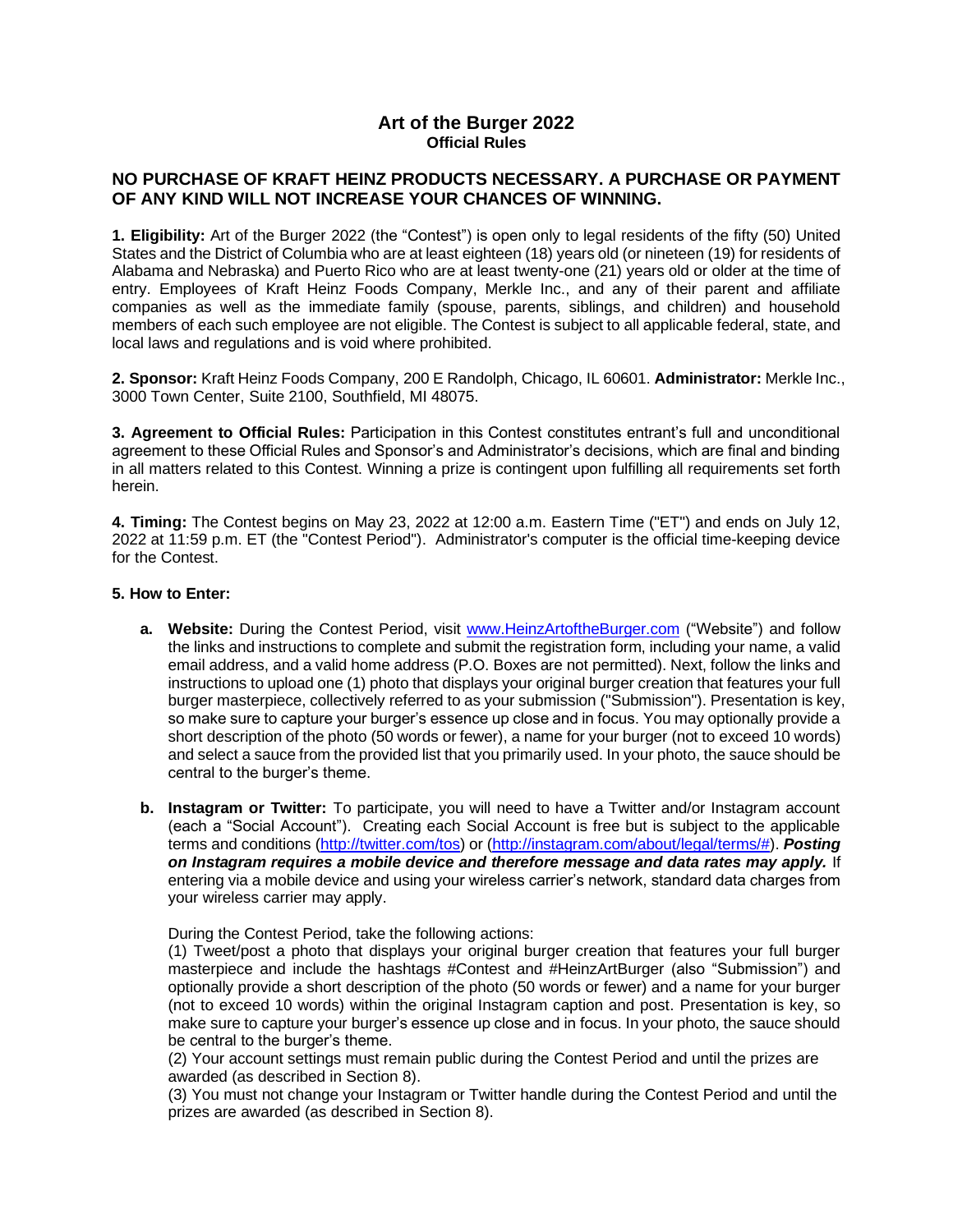Your Submission need not include any reference, positive or negative, to Sponsor's products or services. Including an image of Sponsor's products/services in your Contest Submission will not improve your chances of winning. By uploading your Submission, you agree that it conforms to the guidelines, permissions, and content restrictions below and that Sponsor, in its sole discretion, may remove your Submission from a gallery, if any, and disqualify you if it believes that it fails to conform. Where your Submission meets all requirements, your Submission will be deemed one (1) Contest entry.

### Guidelines:

- If you upload via the Website, the Submission must be in .jpg, .png or .gif format.
- If you upload via the Website, the Submission must not exceed 10 MB in size.
- If you post on Instagram or Twitter, the Submission must meet the format and size requirements of the social platform used to enter.
- The Submission must be in English or Spanish.

Permissions: Entrant must have permission from any recognizable individuals who appear in the Submission to use their names and likenesses in the Submission and to grant the rights set forth herein. Minors may only be included in the Submission if entrant is their parent or legal guardian. If requested, entrant must be able to provide such permissions or proof in a form acceptable to Sponsor.

### Content Restrictions:

- The burger must include the use at least one (1) sauce.
- The burger must have buns or bun-like enclosures.
- The burger must include a patty.
- The burger must be eaten with hands.
- The burger must stand on its own.
- The burger must be edible.
- The Submission must be your original work.
- The Submission must not convey any claims of Sponsor's products or services that would be deemed unsubstantiated or deceptive if made by Sponsor.
- The Submission must not contain material that violates or infringes another's rights, including but not limited to privacy, publicity, or intellectual property rights, or that constitutes copyright infringement and therefore must not contain brand names or trademarks other than those owned by Sponsor.
- The Submission must not contain content created by a third party, such as images or artwork.
- The Submission must not disparage Sponsor, or any other person or party.
- The Submission must not contain material that is inappropriate, offensive, indecent, obscene, sexually explicit, tortious, defamatory, slanderous, or libelous.
- Your Submission must not make references to or include alcohol, illegal drugs, tobacco, or firearms/weapons, any activities that are or appear to be dangerous, or any political agenda.
- The Submission must not contain material that promotes bigotry, racism, hatred, or harm against any group or individual or promotes discrimination based on race, gender, religion, nationality, disability, sexual orientation, or age.
- The Submission must not contain material that is unlawful, in violation of, or contrary to the laws or regulations in any state where Submission is created.

Limit: Each entrant may upload five (5) unique Submissions during the Contest Period, regardless of method of entry. Submissions received from any person, email address or Social Account in excess of the stated limit will be void. Submissions generated by script, macro or other automated means are void. In the event of a dispute as to any Submission, the authorized account holder of the email address used to register will be deemed to be the entrant and must comply with these Official Rules. The "authorized account holder" is the natural person assigned an email address by an Internet access provider, online service provider or other organization responsible for assigning email addresses for the domain associated with the submitted address. In the event of a dispute as to any registration, the authorized account holder of the Twitter/Instagram account used to register will be deemed to be the entrant. The "authorized account holder" is the natural person assigned an email address by an Internet access provider, online service provider or other organization responsible for assigning email addresses used to create the Twitter/Instagram account. Each entrant may be required to show proof of being an authorized account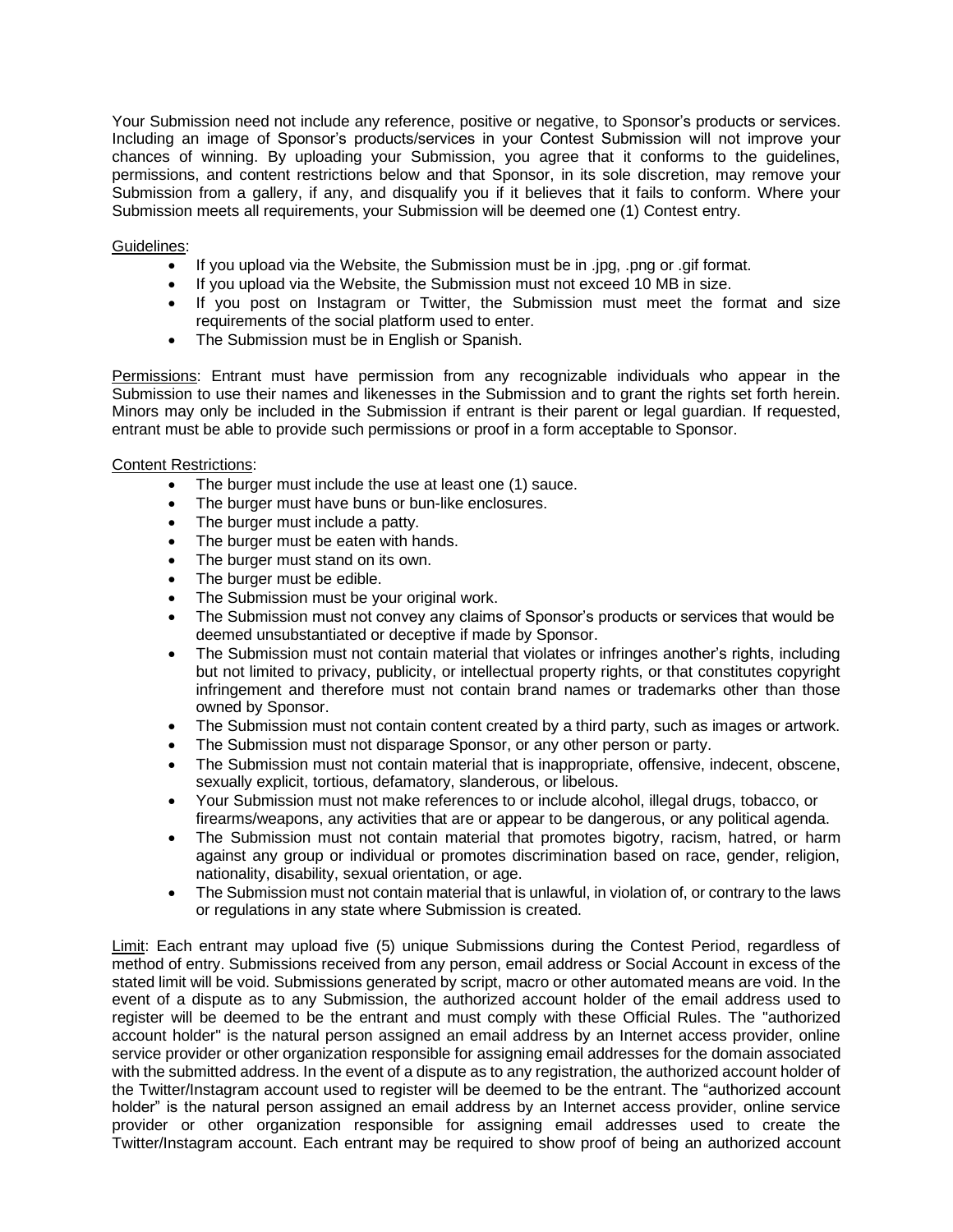holder. Released Parties (as defined in Section 10, below) are not responsible for lost, late, stolen, damaged, incomplete, invalid, un-intelligible, garbled, delayed, or misdirected Submissions or failure to receive Submissions due to limitation of third-party social network platforms; all of which will be void.

**6. Sponsor's Use of Submissions:** Uploading or posting a Submission constitutes entrant's consent to give Sponsor a royalty-free, irrevocable, perpetual, non-exclusive license to use, reproduce, modify, publish, create derivative works from, and display such submissions in whole or in part, on a worldwide basis, and to incorporate it into other works, in any form, media or technology now known or later developed, including for promotional or marketing purposes. If requested, entrant will sign any documentation that may be required for Sponsor or its designees to make use of the non-exclusive rights entrant is granting to use the Submission. Sponsor intends to sell the winning Grand Prize burger at select national burger restaurant location(s). The official name, ingredients used to produce the burger and any other aspect of this product will be solely determined by Sponsor.

**7. Winner Determination:** After the conclusion of the Contest Period, a panel of qualified judges, determined by Sponsor in its sole discretion, will select the fifty-one (51) entrants with the highest-scoring Submissions ("Winners") based on the following Judging Criteria:

- Imagination: use your imagination to create a burger that falls into one of the following categories, or a category of your own design: maximalist, minimalist, sculptural, classical, experimental (25%).
- Presentation: submit a photo of your burger that truly captures the essence of your (and its) creativity. In other words, the submission photo should be captured with taste. (25%).
- Use of sauce: the sauce(s) you choose to use should be central to the theme of your burger. Ideally, your sauces will also be used in an unexpected, unique, and delicious way (25%).
- Build: the build (the ingredients and composition) of your burger should justifiably convey your burger's identity. (25%).

Subject to the entrants' compliance with these Official Rules, the entrant whose Submission receives highest score will be deemed the potential Grand Prize winner. The fifty (50) entrants whose Submissions received the next highest scores are the potential First Prize winners. In the event of a tie, the entrant whose Submission received the highest score for "Use of sauce," as determined by the qualified judges in their sole discretion, will be deemed the applicable potential winner from amongst the tied entrants. Sponsor will not disclose judging scores.

**8. Winner Requirements:** Potential winners will be notified by email, mail, phone, by @heinz on Instagram or @heinztweets on Twitter through the social channel used to enter on or around July 25, 2022. The potential Grand Prize winner will be required to sign and return a Declaration of Compliance, Liability Waiver and, where not prohibited, a Publicity Release ("Declaration"), which must be received by Administrator within five (5) days of the date notice or attempted notice is sent, in order to claim their prize. Each potential First Prize winner will be required to provide their full contact and mailing information (P.O. Boxes are not permitted) within five (5) days of the date notice or attempted notice is sent, in order to claim their prize. If a potential winner cannot be contacted, fails to execute and return the Declaration or provide any other requested information, within the required time period (if/as applicable), does not comply with these Official Rules, or if prize is returned as undeliverable, potential winner forfeits the prize. If a potential winner is disqualified for any reason, the prize may be awarded to a runner-up, if any, in Sponsor's sole discretion. Only three (3) alternate winners may be determined, after which the applicable prize will remain un-awarded.

**9. Prizes:** ONE (1) GRAND PRIZE: Winner will receive one (1) \$25,000 check. In addition, the Grand Prize winner will have their winning burger featured as a limited time offer menu at national burger restaurant location(s), as determined by Sponsor in its sole discretion. Sponsor reserves the right to make modifications of burger (as needed) for menu item.

**TAX GROSS UP PAYMENT:** Sponsor will also provide winner a single cash payment in the form of a corporate check, which is intended to assist the winner with any federal, state, or other tax obligations related to the Grand Prize (the "Tax Gross-Up Payment"). The Tax Gross-Up Payment will be \$7,500. **The Grand Prize winner's actual tax liabilities related to the Grand Prize could exceed the Tax Gross-Up**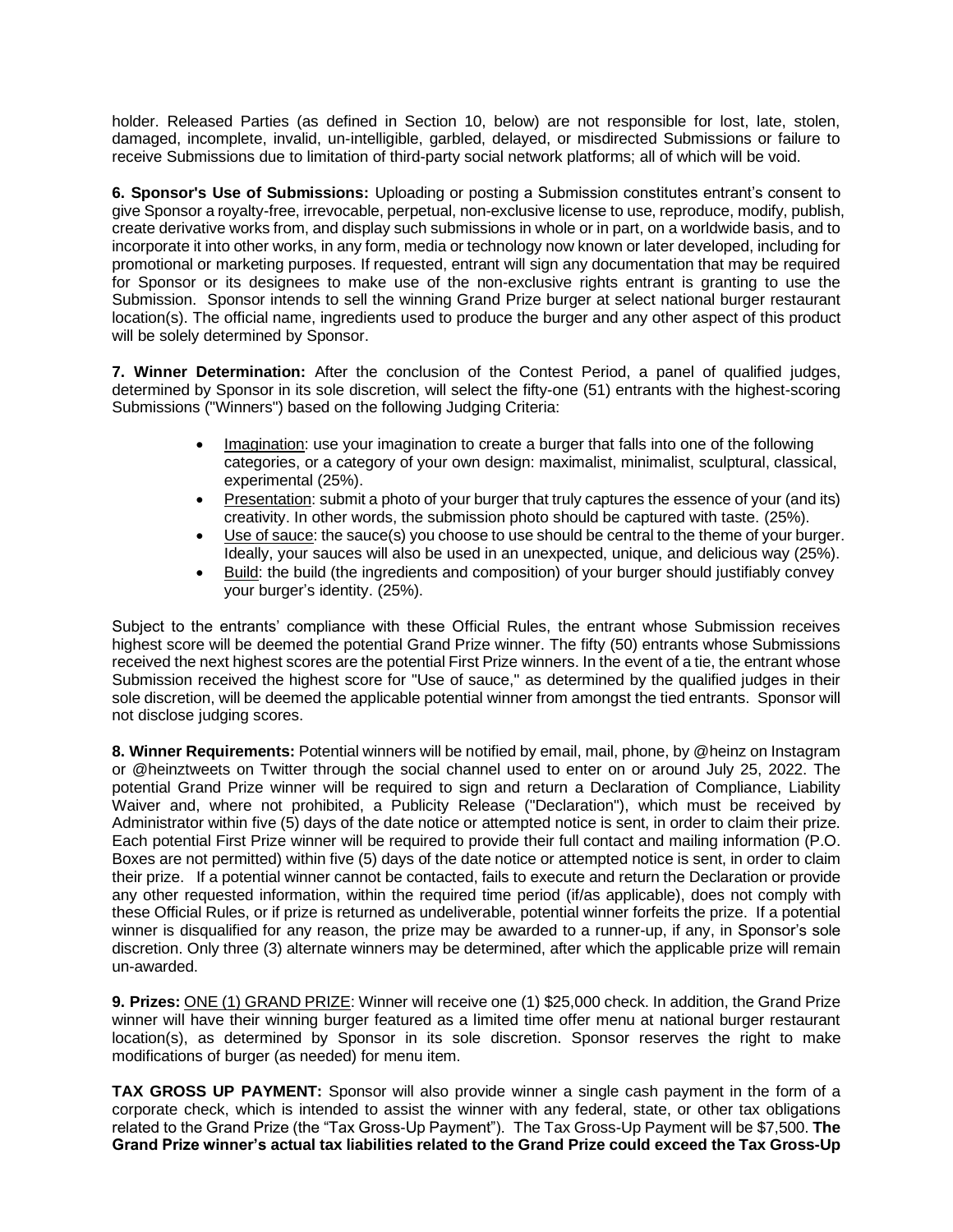**Payment. The Grand Prize winner is solely responsible for all applicable federal, state, or other tax obligations related to the Grand Prize.** Sponsor will not provide any further assistance toward the winner's tax obligations.

Approximate Retail Value ("ARV") of the Grand Prize package: \$32,500.

FIFTY (50) FIRST PRIZES: Each winner will receive one (1) "Heinz Art of the Burger" kit. All details of kit are determined by Sponsor in its sole discretion. ARV: \$125.00.

For All Prizes: Prizes are non-transferable and no substitution will be made except as provided herein at the Sponsor's sole discretion. Sponsor reserves the right to substitute a prize (or a component thereof) for one of equal or greater value if the designated prize should become unavailable for any reason. Winners are responsible for all taxes and fees associated with prize receipt and/or use. Limit: One (1) prize per person. Prizes will be fulfilled 8 – 10 weeks after the end of the Contest. Total ARV of all prizes: \$38,750.00.

**10. Release:** By receipt of any prize, each winner agrees to release and hold harmless the Sponsor, Administrator, Twitter, Inc., Instagram Inc., and their respective parent companies, subsidiaries, affiliates, suppliers, distributors, advertising/promotion agencies, and prize suppliers, and each of their respective parent companies and each such company's officers, directors, employees and agents (collectively, the "Released Parties") from and against any claim or cause of action, including, but not limited to, personal injury, death, or damage to or loss of property, arising out of participation in the Contest or receipt or use or misuse of any prize, including any related travel.

**11. Publicity** Acceptance of any prize shall constitute and signify each winner's agreement and consent that Sponsor and its designees may use the winner's name, city, state, likeness, photo, including winner's Twitter/Instagram profile photo, Submission, and/or prize information in connection with the Contest for promotional, advertising or other purposes, worldwide, in any and all media now known or hereafter devised, including the Internet, without limitation and without further payment, notification, permission or other consideration, except where prohibited by law.

**12. Ownership of Submission**: Each winner shall irrevocably grant, transfer, convey and assign to Sponsor the entirety of the rights in and to the Submission and all renewals and extensions of copyright, and the right to secure copyright registrations thereto in perpetuity including, without limitation, the rights to use the Submission for any and all purposes in any and all media whether now known or hereafter developed, on a worldwide basis, in perpetuity. Each winner accepts and acknowledges that Sponsor shall not be obligated to use the Submission and that Sponsor in its sole discretion shall have the right to refrain from using the Submission. Sponsor shall not incur any liability whatsoever to the extent Sponsor chooses to refrain from any exploitation of its rights hereunder. Each winner will indemnify Sponsor, Released Parties, and any licensee of Sponsor against all claims, damages, liabilities, and expenses (including reasonable counsel fees and legal expenses) arising out of any breach of these terms.

**13. Not an Offer of Employment/ Acknowledgment of Previous Burger Development:** Nothing in these Official Rules is an offer or contract of employment of any kind with any entity. Entrant acknowledges that entrant's burger idea has been submitted voluntarily and not in confidence or in trust. Entrant acknowledges that no confidential, fiduciary, agency or other relationship or implied-in-fact contract now exists between entrant and the Sponsor or any of the Released Parties and that no such relationship is established by entering this Contest pursuant to these Official Rules. Entrant acknowledges that burger submitted may have been independently developed by Sponsor or its service providers or may have come to Sponsor from any other independent sources, and entrant waives any claim against Sponsor relating thereto.

**14. General Conditions:** Sponsor reserves the right to cancel, suspend and/or modify the Contest if any fraud, technical failures, human error, any other factor impairs the integrity or proper functioning of the Contest, or any event or cause beyond Sponsor's control (e.g. events such as natural calamities, national emergencies, wide spread illnesses, declarations of war, acts of God, acts of terrorism) interferes with any aspect of the Contest, including but not limited to fulfillment of the prize(s), as determined by Sponsor in its sole discretion. If terminated, Sponsor may, in its sole discretion, determine the winners from among all non-suspect, eligible entries received up to time of such action using the judging procedure outlined above.